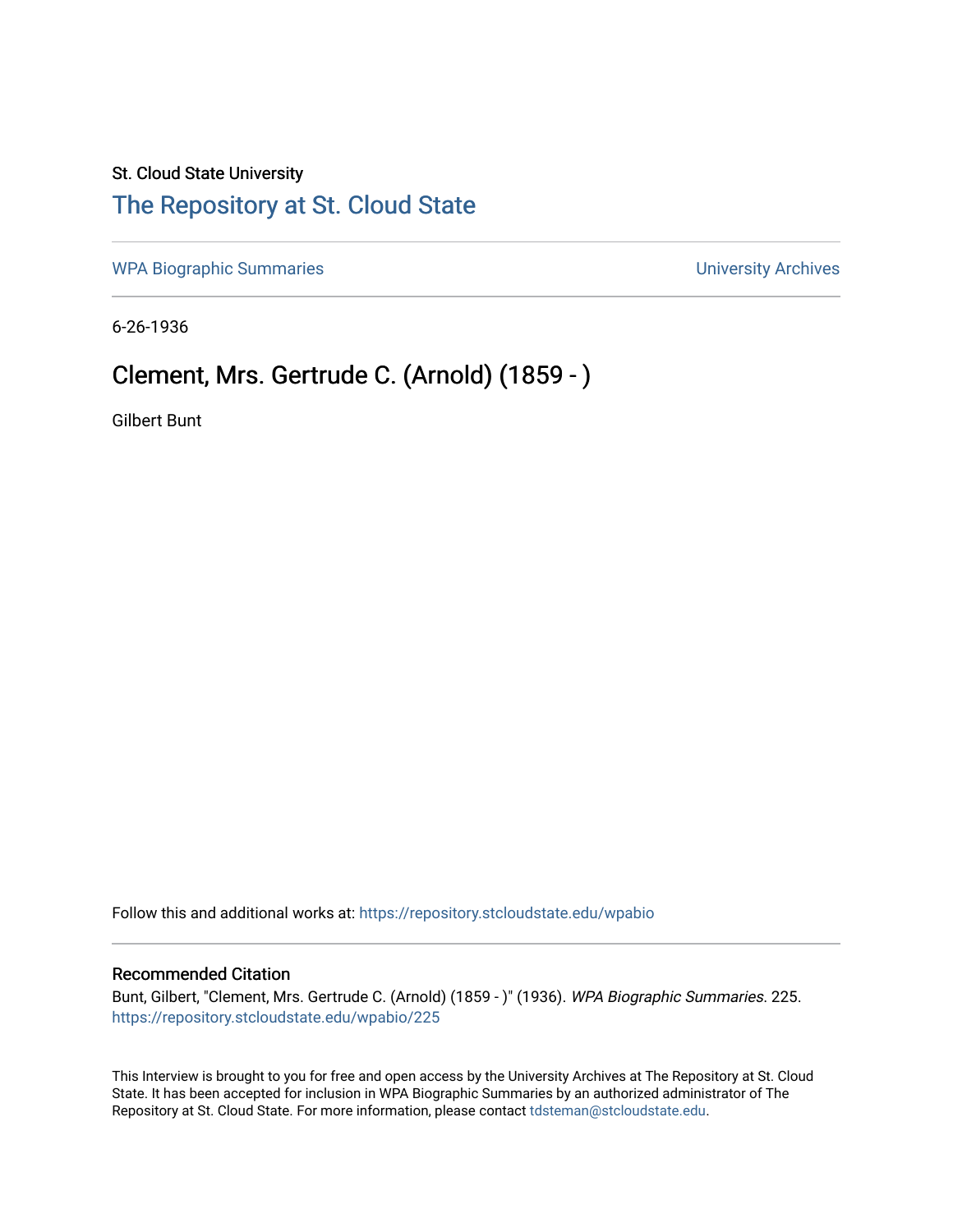#### CLEMENT, MRS. GERTRUDE C. (ARNOLD)

 $\overline{\omega}$  is the set of  $\overline{\omega}$ 

#### File No.  $\beta - 235$

**Contract** 

Gertrude Arnold was born on her father's homestead in Kandivohi County, Minnesota on May 13, 1859. As an infant she was brought to Stearns County by her parents Francis and Hattie (Joese) Arnold. Francis Arnold was a prominent miller near Sartel, Minnesota. He died on September 26, 1906 and Hattie (Joese) Arnold died The brothers and sisters of Gertrude are, Hettie, Dora, Frank, Henry, and Sadie. Frank and Sadie are deceased.

Gertrude Arnold attended a private school and the Union school in St. Cloud. In 1872 and 1873 she attended the St. Benedict's Academy at St. Joseph, Minnesota.

Gertrude Arnold married George E. Clement on March 30, 1882 at the home of her parents with Rev. E. V. Campbell officiating.

George E. Clement was born on December 14, 1856 in Mansfield. New York. He came to Minnesota with his parents who settled in St. Joseph. where George E. lived all his life except a few years which he spent in St. Cloud, where he died May 22, 1935. He had three brothers Charles, Edward, and James.

Gertrude (Arnold) Clement remarked, "My most enjoyable times were spent fishing in the small creeks which are now mostly all gone. The Fourth of July and other holidays past almost unnoticed, for when you are farming there is no time to celebrate.

George E. and Gertrude C. (Arnold) Clement had five children. Carry E: Mode H. (Clement) Missen; Chester C; Grace E: and Blanch A. Grace E. is a teacher and Blanch is a nurse.

Interviewed: Gertrude C. (Arnold) Clement<br>50797th Avenue South<br>Date: June 26, 1936<br>By: Gilbert Bunt

Publication Granted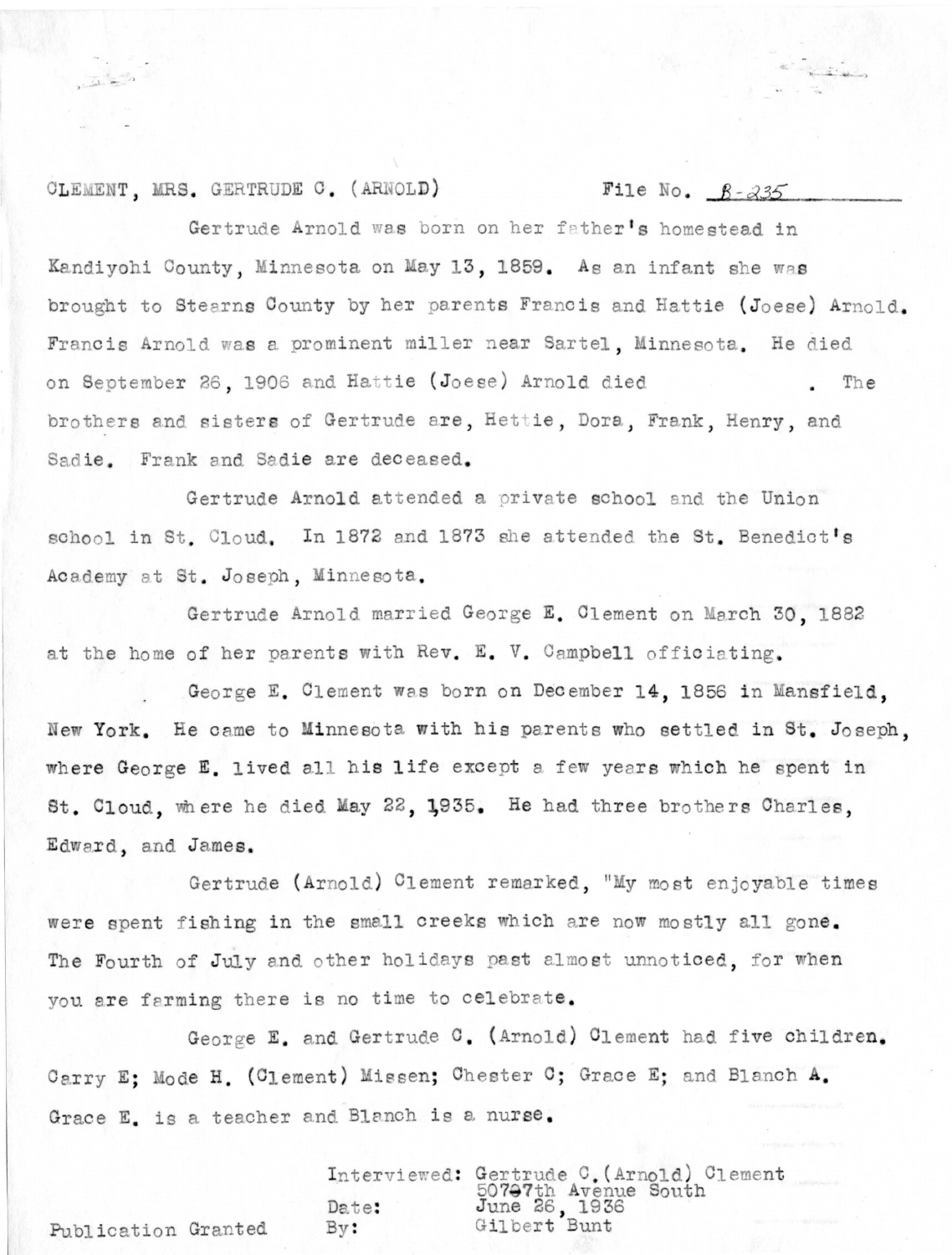|                                                                 |                  |                |                          |                                      | FROM THE RECORDS IN THE STEARNS COUNTY COURT HOUSE  |                                                     |     |
|-----------------------------------------------------------------|------------------|----------------|--------------------------|--------------------------------------|-----------------------------------------------------|-----------------------------------------------------|-----|
|                                                                 |                  |                |                          |                                      | FOR THE MRS. GERTRUDE C. (ARNOLD) CLEMENT BIOGRAPHY |                                                     |     |
| Name                                                            | Date of<br>Birth |                | Place of<br><u>Birth</u> |                                      | Father's Name                                       |                                                     | Age |
| 1. Maud H. Clement Oct. 1, 1885 St. Joseph George Clement       |                  |                |                          |                                      |                                                     |                                                     |     |
| 2. E. Clement                                                   | May 1, 1889 "    |                |                          | $\boldsymbol{\mu}$                   |                                                     | George E. Clement 32                                |     |
| 3. Grace E. Clement Aug. 19, 1894                               |                  |                | $\mathfrak{g}$ .         | $\sim$ 10 $\pm$                      |                                                     | $\mathbf{H} = \mathbf{H} + \mathbf{H} + \mathbf{H}$ | 38  |
| Mother's Name                                                   | Age              | Book           |                          | Page                                 | Line                                                | Remarks                                             |     |
| 1. M. J.                                                        |                  | B              |                          | 36                                   | 22                                                  |                                                     |     |
| 2. Gerty                                                        | 30               | B              |                          | 164                                  | 8                                                   |                                                     |     |
| 3. Gertrude                                                     | 35               | $(1894)B4$ 282 |                          |                                      | 9                                                   |                                                     |     |
|                                                                 |                  |                |                          | MARRIAGE RECORD BOOK G. PAGE 350     |                                                     |                                                     |     |
| George E. Clement and Gertrude C. Arnold                        |                  |                |                          |                                      |                                                     |                                                     |     |
| Married at Arnold's Mill, March 30, 1882 -                      |                  |                |                          |                                      |                                                     |                                                     |     |
| By: Rev. E. V. Campbell                                         |                  |                |                          |                                      |                                                     |                                                     |     |
| Witnesses: James R. Boyd and Elizabeth A. Boyd                  |                  |                |                          |                                      |                                                     |                                                     |     |
|                                                                 |                  |                |                          | DEATH RECORD BOOK B. PAGE 115 LINE 2 |                                                     |                                                     |     |
| Frank Arnold, Born in Germany, January 20, 1821                 |                  |                |                          |                                      |                                                     |                                                     |     |
| Died June 23, 1906                                              |                  |                |                          |                                      |                                                     |                                                     |     |
| Age 85 years                                                    |                  |                |                          |                                      |                                                     |                                                     |     |
|                                                                 |                  |                |                          | DEATH RECORD BOOK B. PAGE 115 LINE 2 |                                                     |                                                     |     |
| Frank Arnold, Born in Le Sauk, Stearns County, January 13, 1864 |                  |                |                          |                                      |                                                     |                                                     |     |
| Son of Frank Arnold and Hettie Koutz                            |                  |                |                          |                                      |                                                     |                                                     |     |
| Died September 26, 1906                                         |                  |                |                          |                                      |                                                     |                                                     |     |
| Age 42 years 8 months and 13 days                               |                  |                |                          |                                      |                                                     |                                                     |     |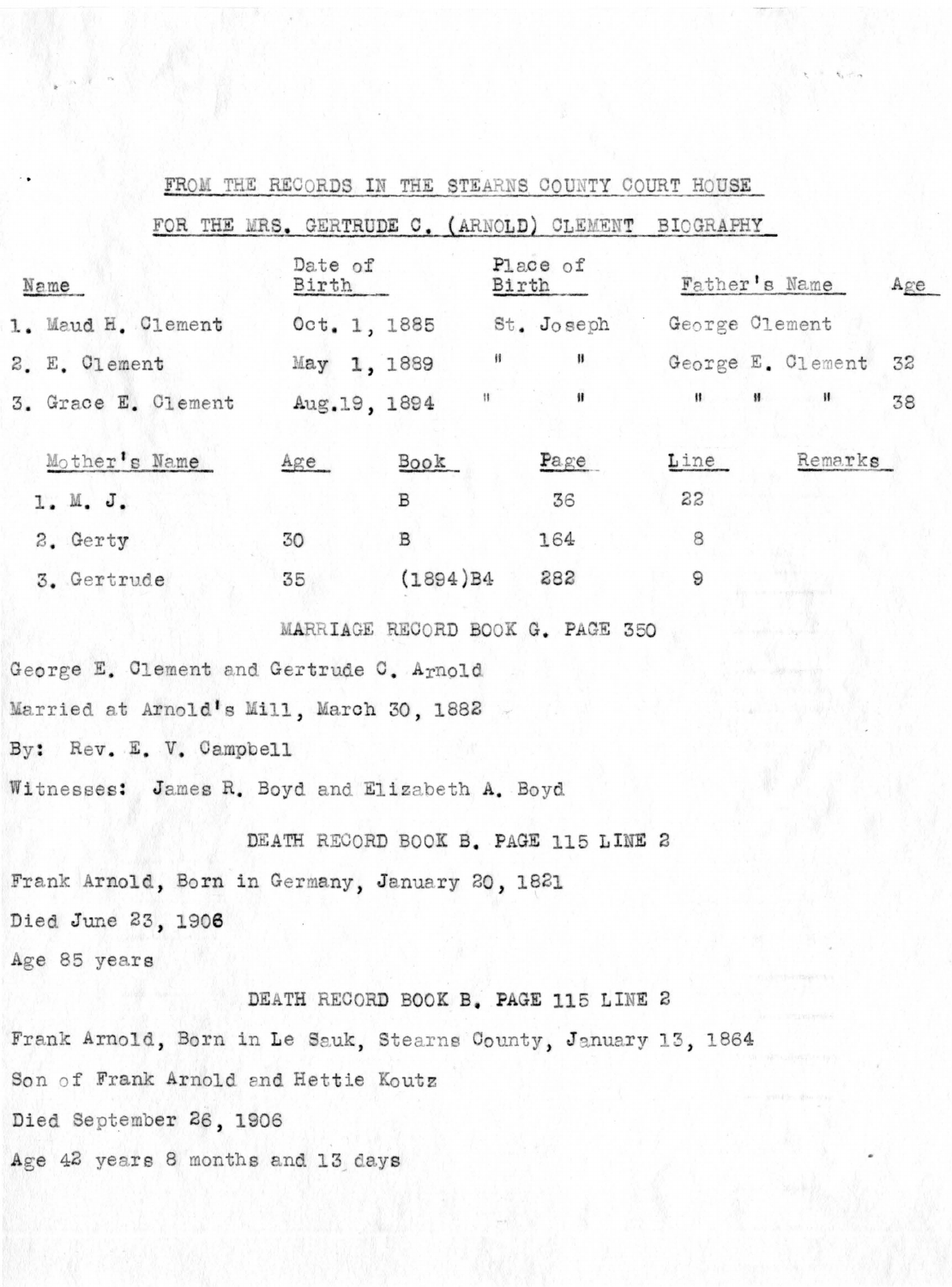## Page 2

 $\mathbb{R}$ 

DEATH RECORD BOOK A. PAGE 200 LINE 9 Hettie Arnold, Died in Le Sauk, December 16, 1890 Daughter of Salome Kautz Age 62 years 4 months and 7 days

DEATH RECORD BOOK 2 PAGE 6 LINE 118 George E. Clement, Born in New York, December 14, 1856 Son of George E. Clement Died May 22, 1935 Age 78 years 5 months and 8 days